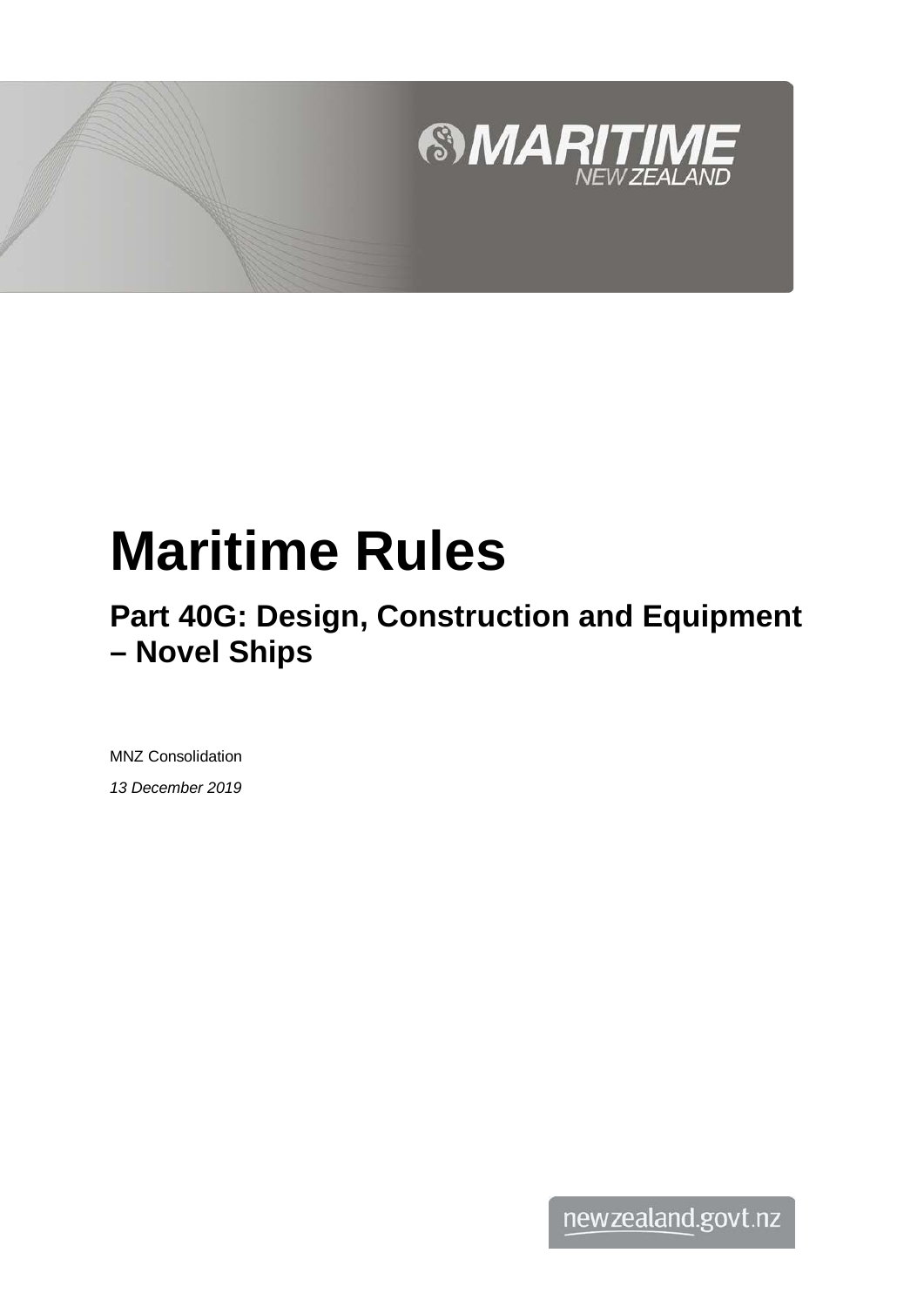ISBN 978-0-947527-82-2

Published by Maritime New Zealand, PO Box 25620, Wellington 6140, New Zealand Maritime New Zealand Copyright 2019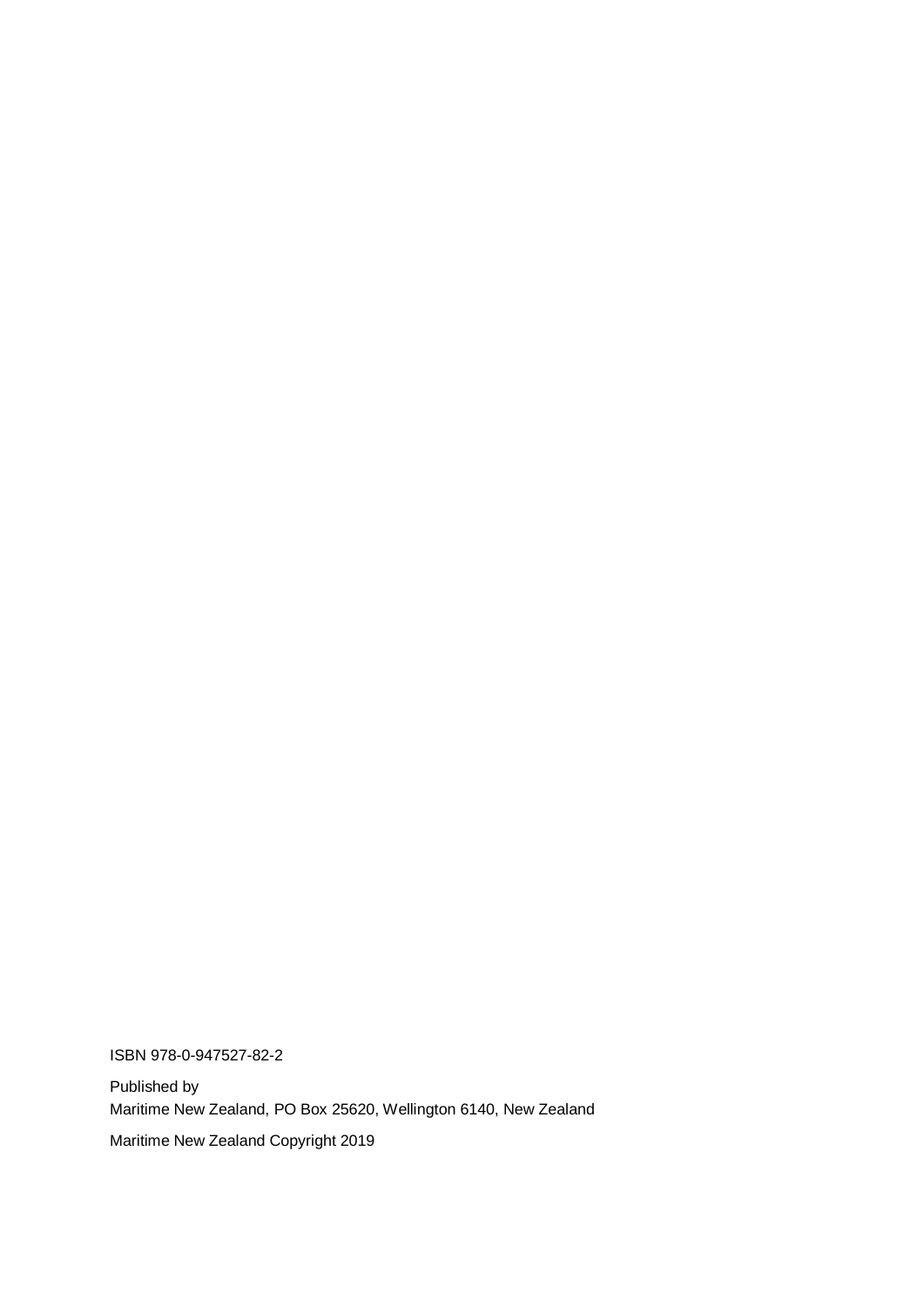## **Part objective**

Part 40G prescribes design, construction and equipment requirements for-

- Commercial ships not covered by Part 40A, 40B, 40C, 40D, 40E, 40F or 80 including submersible vessels and wing-in-ground(WIG) craft; and
- ships exempted from the provisions of those Parts.

Part 40G requires that every novel ship have a certificate of fitness and a safety case approved by the Director. In addition, Part 40G requires that the approved safety case and the ship's Maritime New Zealand number be displayed conspicuously on the ship.

Part 40G is not intended to apply to pleasure craft, manually powered ships, ships powered solely by sail or warships.

#### *Rules subject to Regulations (Disallowance) Act 1989*

Maritime rules are subject to the Regulations (Disallowance) Act 1989. Under that Act, the rules are required to be tabled in the House of Representatives. The House of Representatives may, by resolution, disallow any rules. The Regulations Review Committee is the select committee responsible for considering rules under the Regulations (Disallowance) Act 1989.

#### **Disclaimer:**

This document is the current consolidated version of Maritime Rules Part 40G produced by Maritime New Zealand, and serves as a reference only. It has been compiled from the official rules that have been signed into law by the Minister of Transport. Copies of the official rule and amendments as signed by the Minister of Transport may be downloaded from the Maritime New Zealand website. [www.maritimenz.govt.nz](http://www.maritimenz.govt.nz/)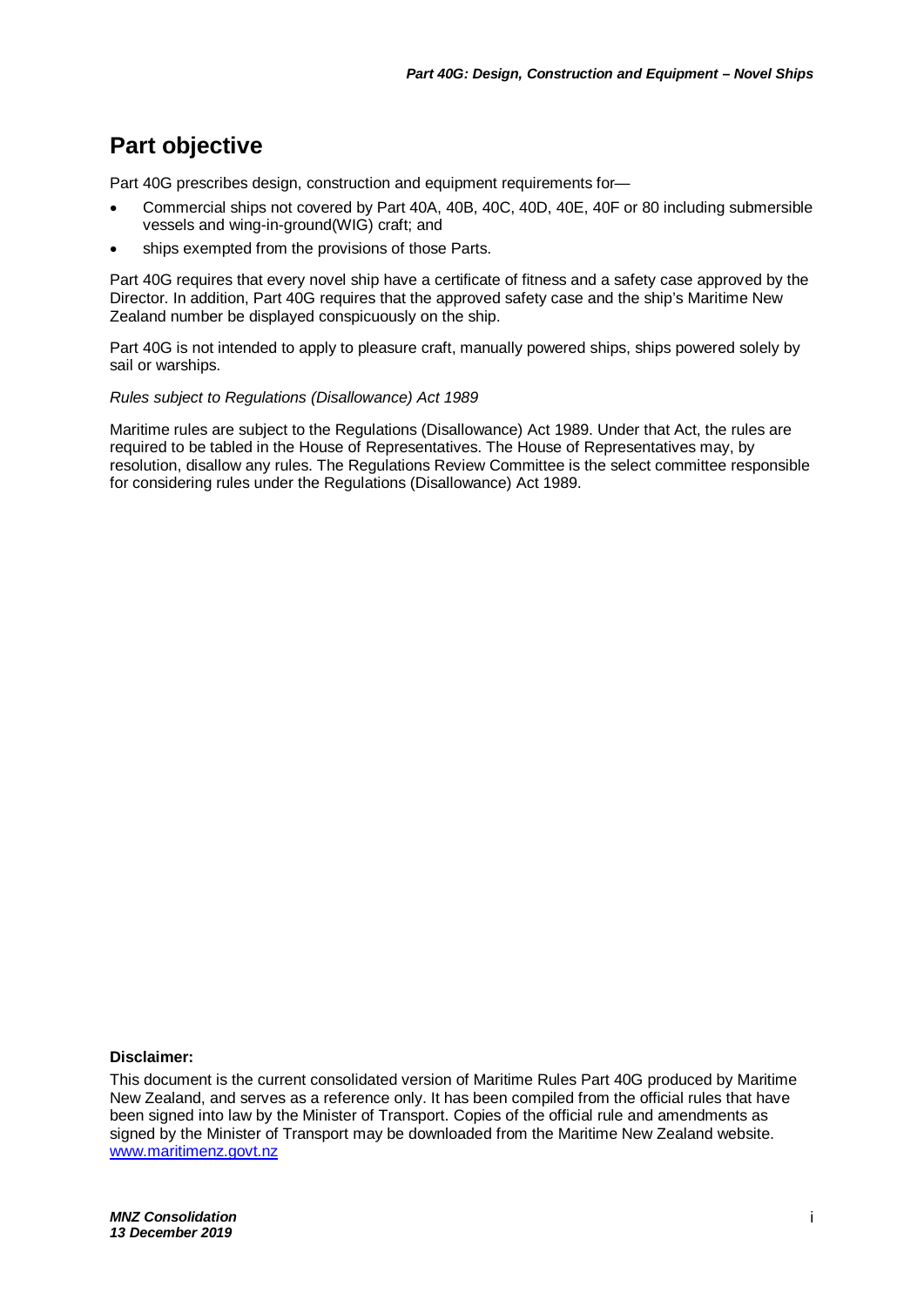# **History of Part 40G**

Part 40G first came into force on 11 January 2007 and now incorporates the following amendments:

| <b>Amendment</b> | <b>Effective date</b> |
|------------------|-----------------------|
| Amendment 1      | 30 July 2009          |
| Amendment 2      | 2 August 2012         |
| Amendment 3      | 1 July 2014           |
| Amendment 4      | 1 November 2016       |
| Amendment 5      | 13 December 2019      |

### **Summary of amendments**

| <b>Amendment 1</b><br>Maritime (Various Amendments) Rules 2009, Parts 21-80 | 40G.6(4), Appendix 3 (revoked)             |
|-----------------------------------------------------------------------------|--------------------------------------------|
| <b>Amendment 2</b><br>Part 82: Commercial Jet Boat Operations – River       | 40G.3                                      |
| <b>Amendment 3</b><br>Parts 19 and 44: Consequential Amendments             | Part Objective, 40G.2, 40G.3 footnote<br>1 |
| <b>Amendment 4</b><br>Maritime Rules Various Amendments 2016                | Part Objective                             |
| <b>Amendment 5</b><br>Maritime Rules Various Amendments 2019                | 40G.2, Appendix 1                          |

All signed rules can be found on our website: <https://www.maritimenz.govt.nz/Rules/>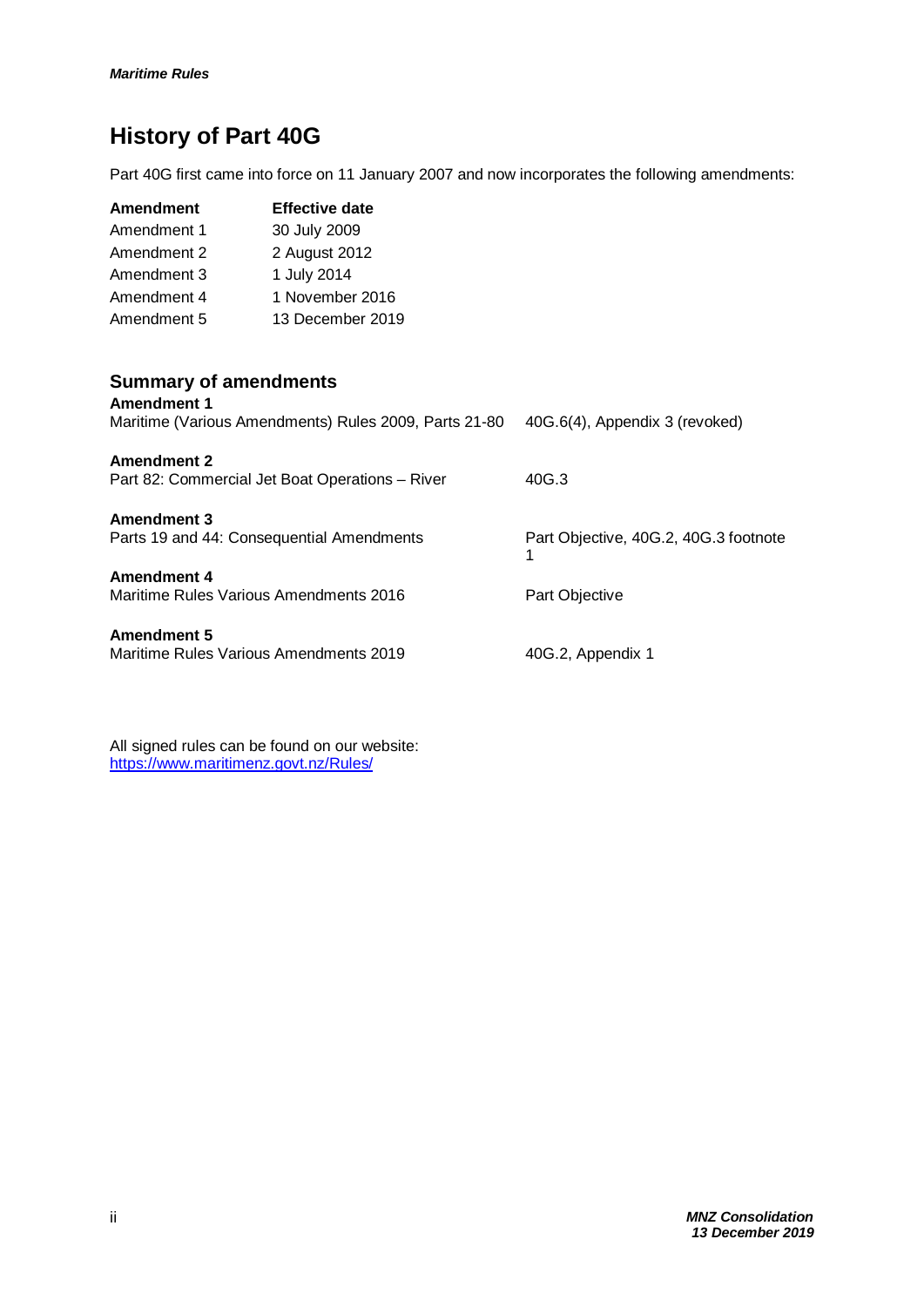# **Contents**

#### **General**

| 40G.1             | Entry into force                                        |   |
|-------------------|---------------------------------------------------------|---|
| 40G.2             | <b>Definitions</b>                                      | 1 |
| 40G.3             | Application                                             | 2 |
| 40G.4             | Issue of maritime document                              | 2 |
| 40G.5             | Safety case                                             | 3 |
| 40G.6             | Certificate of fitness                                  | 3 |
| 40G.7             | <b>Annual Survey</b>                                    | 4 |
| 40G.8             | Display of maritime document                            | 4 |
| 40G.9             | Maritime New Zealand number                             | 5 |
| <b>Appendices</b> |                                                         |   |
| Appendix 1        | Particulars to be included in the safety case of a ship | 6 |
| Appendix 2        | Requirements of a safety management system              | 8 |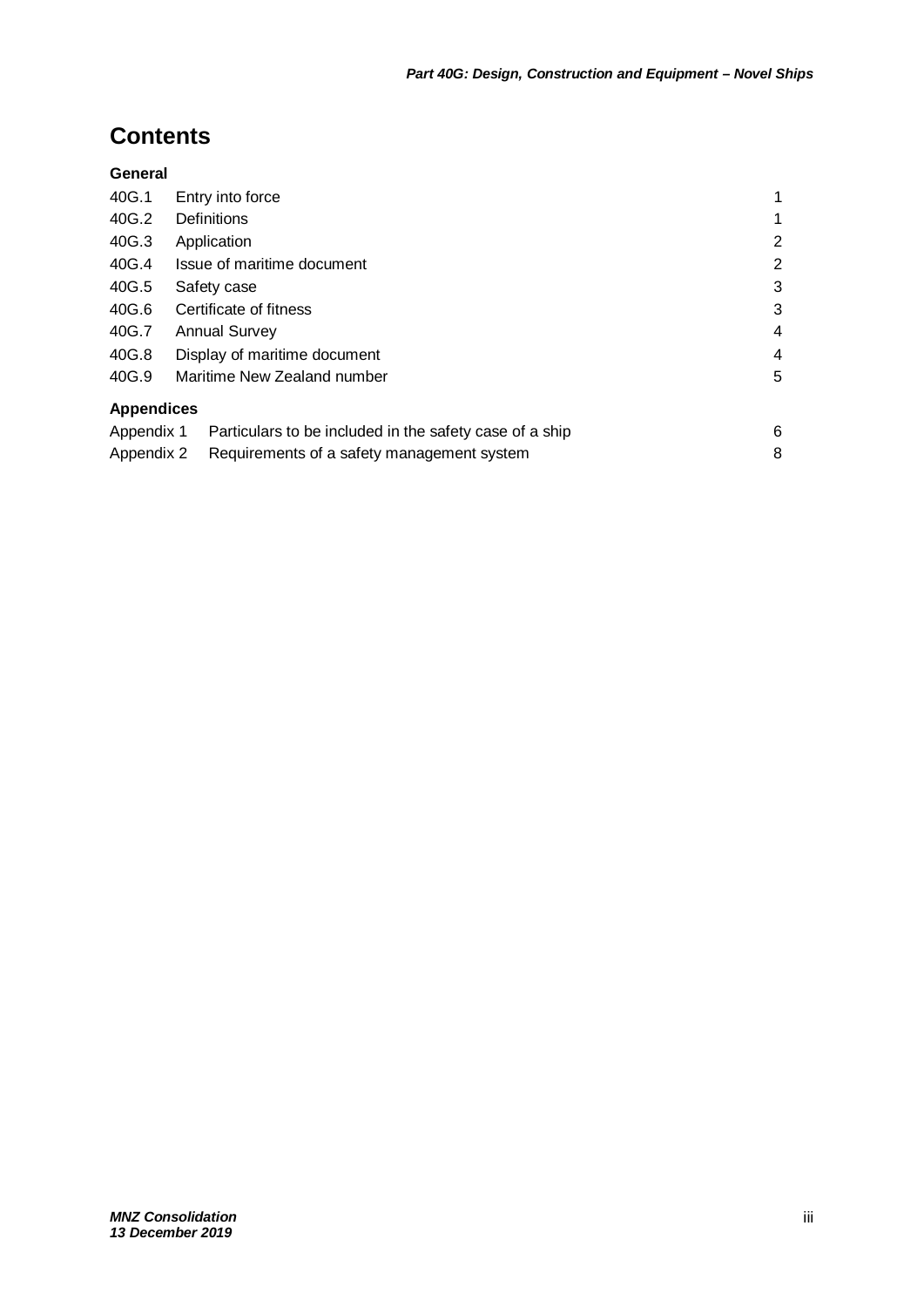#### **General**

#### **40G.1 Entry into force**

This Part comes into force on 11 January 2007*.*

#### **40G.2 Definitions**

In this Part—

**Act** means the Maritime Transport Act 1994;

**classification society** means an organisation that has entered in to a memorandum of agreement with the Director—

- (a) governing the undertaking, under the Act and the rules, of particular survey and certification functions by that organisation's employees; and
- (b) incompliance with the International Maritime Organization Assembly Resolution A.739(18) and the Annexes there to, entitled *Guidelines for the Authorization of Organizations Acting on Behalf of the Administration*;

#### **Certificate of Surveyor Recognition—**

- (a) has the same meaning as in Part 44; and
- (b) includes any document that is deemed under Part 44 to be a valid Certificate of Surveyor Recognition:

**international voyage** means a voyage to or from a port outside New Zealand;

**major alteration** means the alteration, or the replacement, removal or addition of any part, of a ship that is likely to—

- (a) significantly affect the structural integrity, tonnage, freeboard, cargo or passenger capacity, crew or passenger accommodation, conditions of assignment of load lines, watertight subdivision, stability, structural fire protection or safety equipment of the ship; or
- (b) result in significant changes to the propulsion machinery, auxiliary machinery or method of propulsion of the ship;

**major repair** means a repair that is likely to significantly affect the structural integrity, conditions of assignment of load lines, watertight subdivision, stability, structural fire protection, main propulsion machinery, method of propulsion, steering gear or vital auxiliary machinery of the ship;

#### **New Zealand jurisdiction** means—

- (a) the internal waters of New Zealand;
- (b) the territorial sea of New Zealand;
- (c) the exclusive economic zone of New Zealand; and
- (d) the waters above the continental shelf, but beyond the outer limits of the exclusive economic zone, of New Zealand;

#### **operate on the New Zealand coast**—

- (a) means to undertake voyages which begin and end at ports or offshore terminals in New Zealand jurisdiction; but
- (b) does not include any voyage of a foreign ship in New Zealand waters that is exercising—
	- (i) the right of innocent passage; or
	- (ii) the right of transit passage through straits used for international navigation;

**pilot**, in relation to a submersible, means the person driving the craft;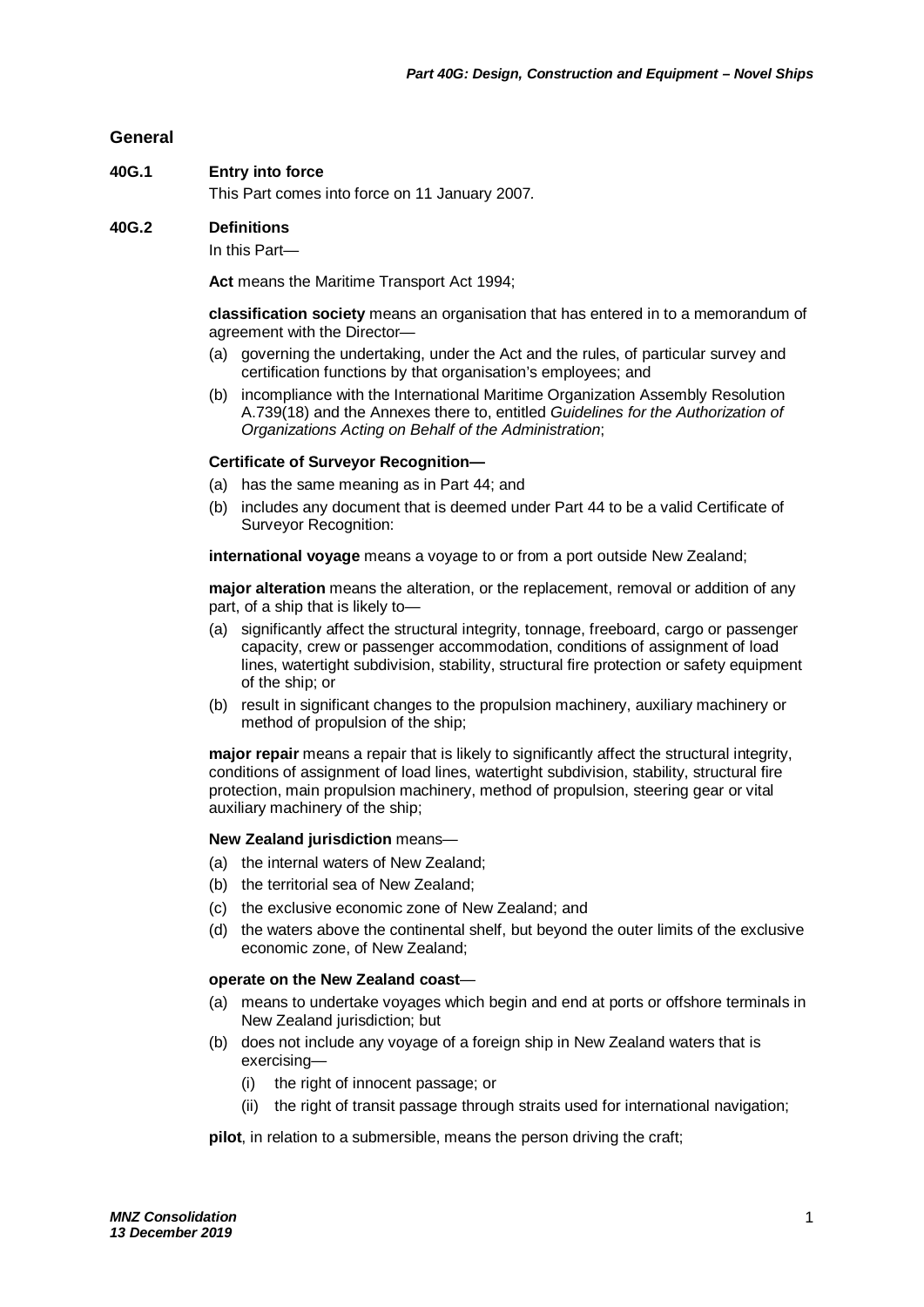**safety case** means a written document prepared by the owner to demonstrate that major hazards arising from the operation of the ship—

- (a) have been reduced to risk levels that are as low as reasonably practicable; and
- (b) will be managed effectively;

**submersible** means a submarine or other ship capable of navigation when totally submerged;

**survey** means a thorough examination of a ship and its equipment—

- (a) performed by, in the presence of, or under the direct control of, a surveyor;
- (b) (i) utilising but not limited to visual inspection, non-destructive testing, destructive testing;
	- (ii) adopting appropriate classification society, or Australian state or territory certification;
- (c) verifying that the owner has—
	- (i) undertaken hazard identification of the ship's design;
	- (ii) taken all practicable steps to eliminate, isolate or minimise identified hazards;
- (d) to ensure that the ship and its equipment are—
	- (i) fit for their intended purpose and operating limits; and
	- (ii) comply with the applicable provisions of the maritime and marine protection rules, the Ship Registration Act 1992 and the Resource Management (Marine Pollution) Regulations 1998;

**surveyor** means a person who holds a current Certificate of Surveyor Recognition under Part 44:

**wing-in-ground craft or WIG craft** means a multimodal craft that in its main operational mode, flies—

- (a) in close proximity to, and without contact with, the water surface;
- (b) by using surface-effect action above the water; and
- (c) supported in the air primarily by an aerodynamic lift generated on the wing(s) or the hull of the craft or their parts.

#### **40G.3 Application[1](#page-6-0)**

This Part applies to every New Zealand and foreign ship that—

- (a) operates on the New Zealand coast; and
- (b) is a commercial ship—
	- (i) to which the requirements of Parts 40A, 40B, 40C, 40D, 40E, 40F, 80 and 82 do not apply; $<sup>2</sup>$  $<sup>2</sup>$  $<sup>2</sup>$  or</sup>
	- (ii) that is required to comply with this Part as a condition of an exemption.<sup>[3](#page-6-2)</sup>

#### **40G.4 Issue of maritime document**

- (1) No person may operate a ship to which this Part applies without the Director's written approval of the ship's safety case.
- (2) An application for the Director's written approval of a ship's safety case—
	- (a) must be made by the owner;
	- (b) may be made by letter or in such other form as the Director may allow;

<span id="page-6-0"></span> $1$  In certain circumstances, it will not be appropriate for a ship to comply with both Parts 19 and 40G. In those cases, an exemption from some or all of the provisions of Part 19 may be necessary.

<span id="page-6-1"></span> $2^2$  For example: a submersible craft.

<span id="page-6-2"></span> $3<sup>3</sup>$  For example: a replica of an historic ship or a wing-in-ground craft.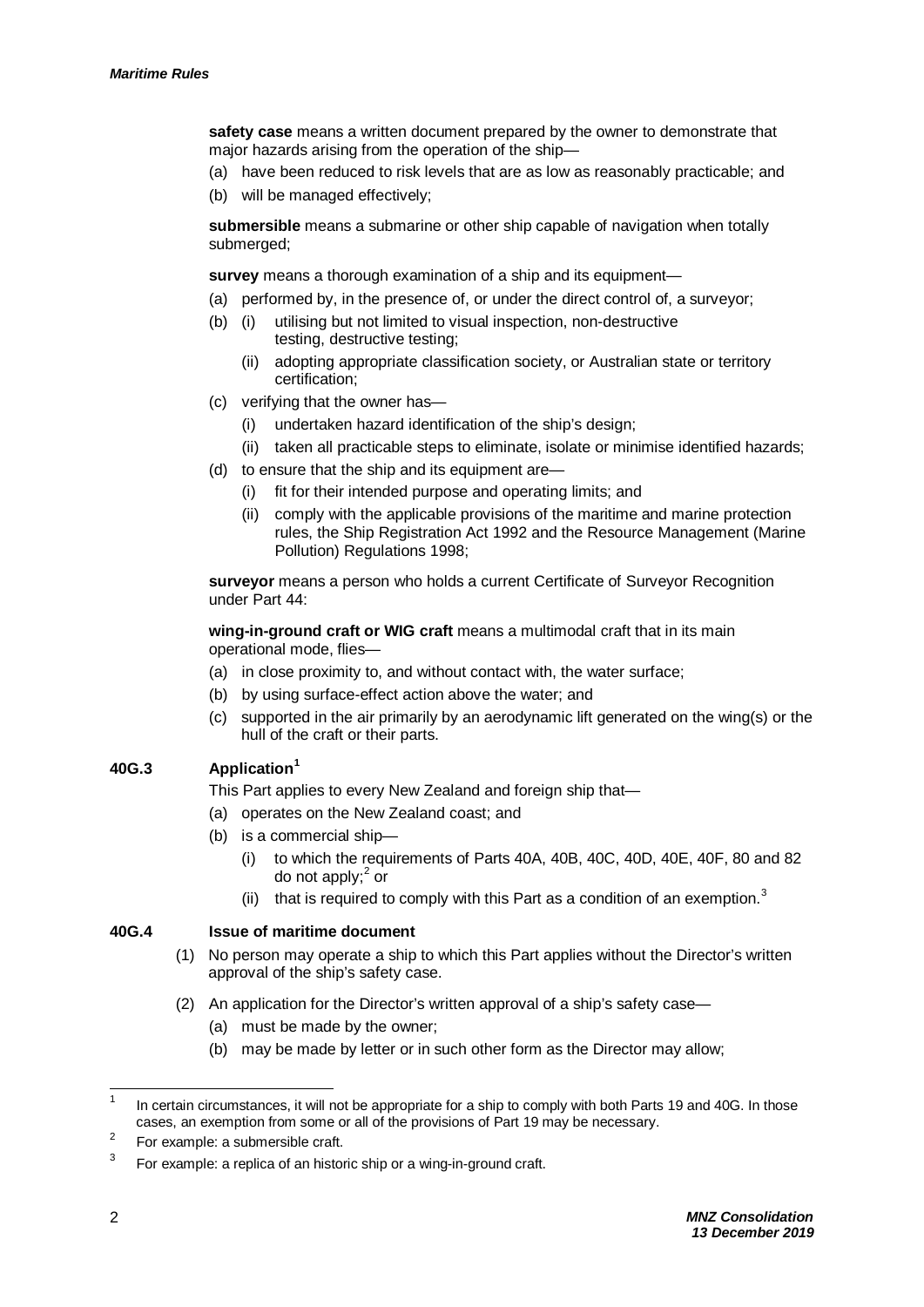- (c) must include the applicant's—
	- (i) address for service in New Zealand;
	- (ii) telephone number;
	- (iii) fax number (if any);
	- (iv) email address (if any);
- (d) must be made at least 3 months before the intended commencement of the ship's operation;
- (e) must include a copy of the ship's certificate of fitness and the contents of the ship's safety case; and
- (f) is an application for the purpose of section 35 of the Act.
- (3) The Director may, in writing, approve a ship's safety case for a period not exceeding the expiry date of the certificate of fitness, if the Director—
	- (a) has received a copy of the ship's certificate of fitness; and
	- (b) is satisfied that the safety case
		- (i) complies with the requirements of this rule, Appendix 1 and Appendix 2; and
		- (ii) indicates a level of safety consistent with the requirements for other commercial shipping operations.
- (4) The Director's written approval of a safety case—
	- (a) is a maritime document for the purposes of the Act; and
	- (b) shall cease to be valid if—
		- (i) the ship does not have a valid certificate of fitness;
		- (ii) the ship is not operated in accordance with the approved safety case;
		- (iii) the safety case is revised without the approval of the Director; or
		- (iv) the ship's ownership changes.

#### **40G.5 Safety case**

- (1) The owner must ensure that a safety case is prepared that contains the relevant particulars set out in—
	- (a) Appendix 1 for the design, construction, equipment and operation of the ship; and
	- (b) Appendix 2 for the safety management system that will operate in respect of the ship.
- (2) The owner must ensure that—
	- (a) the ship is constructed, equipped and operated in accordance with the safety case;
	- (b) the master and all members of the crew—
		- (i) are informed of the parts of the safety case relevant to their duties; and
		- (ii) comply with the requirements of the safety case;
	- (c) any change to the safety case is approved by the Director before it is implemented.
- (3) The owner must ensure that the ship's operation is audited by the Director, in accordance with section 54 of the Act—
	- (a) no less than once per calendar year;
	- (b) to determine whether the ship's safety case and safety management system are—
		- (i) implemented effectively; and
		- (ii) suitable to achieve the safety management system objectives.

#### **40G.6 Certificate of fitness**

(1) The owner must ensure that a valid certificate of fitness is in force at all times in respect of the ship and its equipment.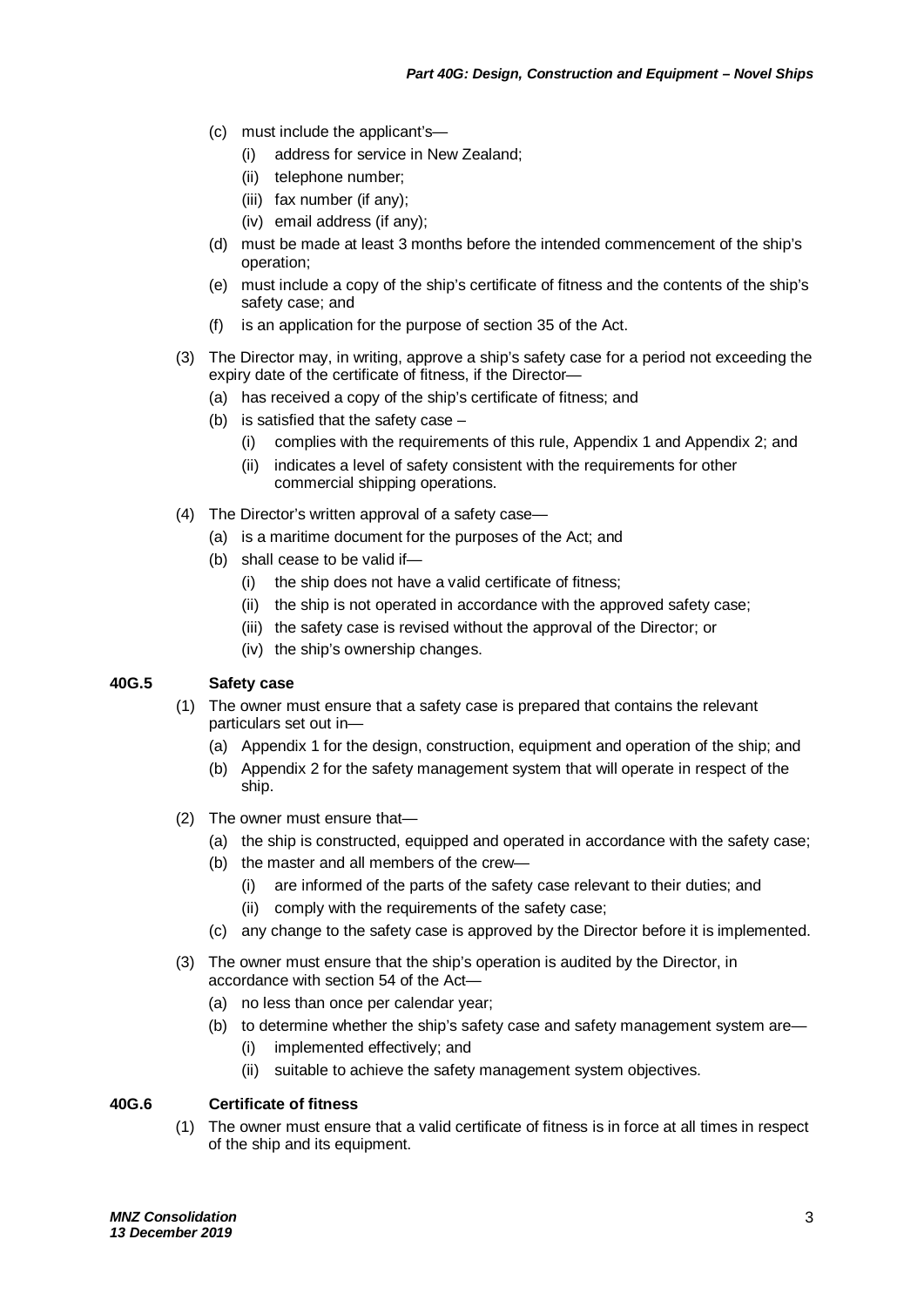- (2) A surveyor may issue an initial certificate of fitness, in respect of a ship and its equipment, if—
	- (a) the surveyor has conducted a survey of the ship and its equipment and determined that they
		- are fit for their intended operation; and
		- (ii) comply with all of the relevant provisions of the ship's proposed safety case;
	- (b) the ship's design has been approved by a surveyor or a classification society.
- (3) A surveyor may issue a second or subsequent certificate of fitness, in respect of a ship and its equipment, if—
	- (a) the surveyor has conducted a survey of the ship and its equipment and determined that they—
		- (i) are fit for their intended operation; and
		- (ii) comply with all of the relevant provisions of the approved safety case; and
	- (b) in the case of a ship that has undergone major alteration, the ship's modified design has been approved by a surveyor or a classification society.
- (4) A certificate of fitness must be in the form approved by the Director, except that the surveyor may add additional information to the certificate if that information is kept to a minimum and does not detract from or conflict with the required content.
- (5) A certificate of fitness may be issued—
	- (a) for a period of no more than 5 years; and
	- (b) no more than 3 months after the completion of the survey to which it relates.
- (6) The certificate of fitness shall cease to be valid if—
	- (a) the ship or its equipment—
		- (i) undergoes major alteration or repair;
		- (ii) does not undergo a satisfactory annual survey; or
	- (b) an item of equipment, covered by the certificate, is removed without equivalent replacement; and

to avoid doubt, the ship and its equipment must be re-surveyed prior to the issue of a subsequent certificate of fitness.

(7) If a ship is surveyed and a new certificate of fitness issued before the expiry date of an existing certificate of fitness, the existing certificate shall cease to be valid.

#### **40G.7 Annual Survey**

The owner must ensure that an annual survey of the ship and its equipment is carried out by a surveyor within 3 months before or after each anniversary date of the issue of the certificate of fitness.

#### **40G.8 Display of maritime document**

- (1) The owner of a ship of 6 metres or more in length overall must ensure that the Director's written approval of the safety case is displayed on the ship in prominent position accessible at all times to passengers and crew.
- (2) The owner of a ship of less than 6 metres in length overall must ensure that—
	- (a) the Director's written approval of the safety case is displayed in a prominent position on the ship;
	- (b) where it is not practicable to comply with paragraph (a), a copy of the Director's written approval, reduced to a suitable scale, is displayed in a prominent position on the ship; or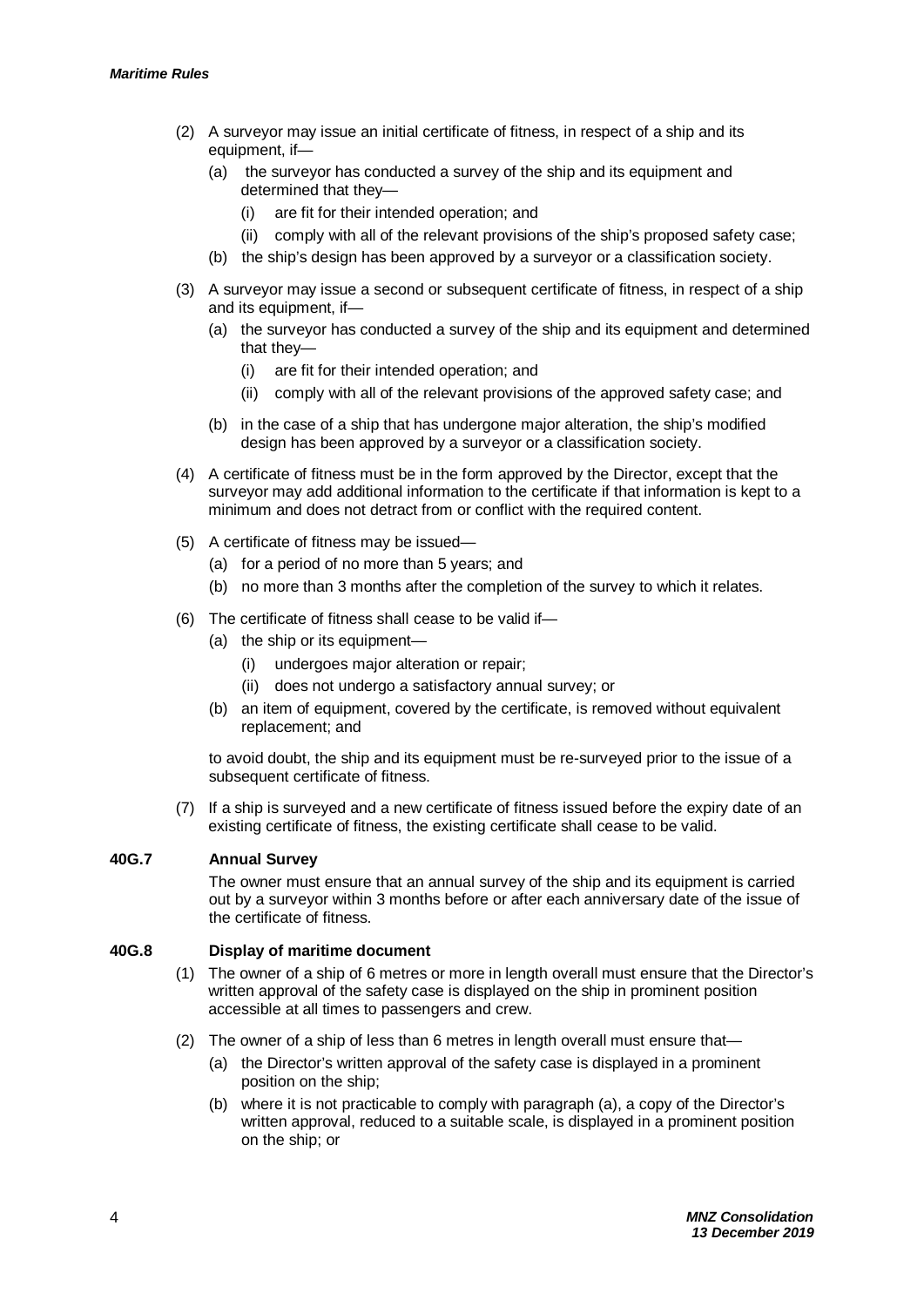(c) where it is not practicable to comply with paragraph (a) or (b), the Director's written approval is made available for inspection by the Director.

#### **40G.9 Maritime New Zealand number**

The owner and the master must ensure that the ship is clearly and permanently marked with its Maritime New Zealand number, being the letters "MNZ" followed by a distinctive number issued to the ship by the Director—

- (a) in characters at least 75 mm high;
- (b) dark on a light background or light on a dark background; and
- (c) on the port and starboard sides of the ship in locations where it can best be seen.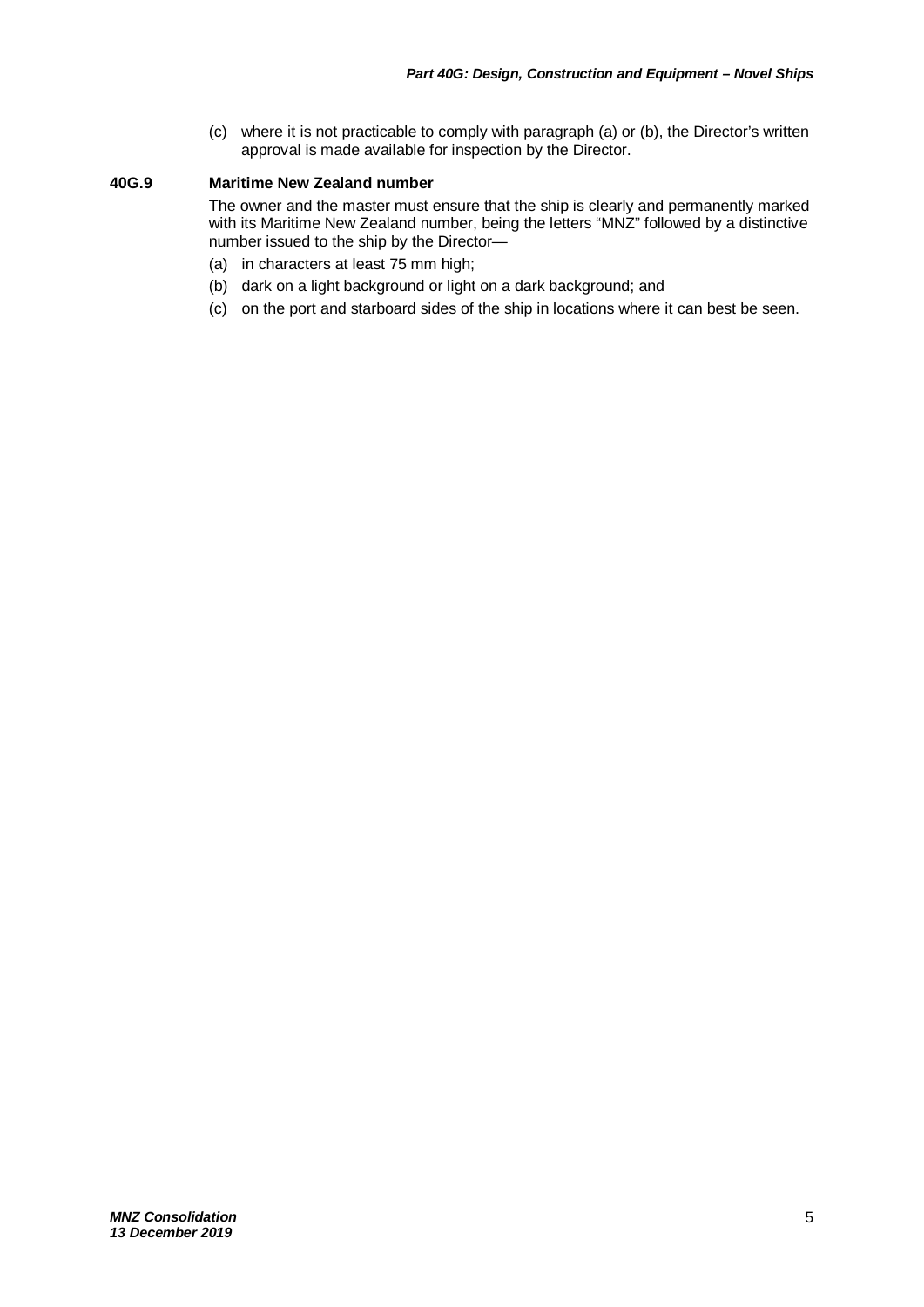# **Appendix 1**

#### **Particulars to be included in the safety case of a ship**

- 1. A safety case must include—
	- (1) a general description of the means by which the owner will ensure that the ship's structure, machinery and systems will be designed, constructed, operated and maintained in a way that minimises hazards;
	- (2) particulars of a safety management system, for the operation of the ship, complying with Appendix 2;
	- (3) details of any significant hazards;
	- (4) details of quantitative risk assessments and any consequent measures proposed to ensure that hazards are minimised;
	- (5) a description of—
		- (a) the principal features of the design of the ship, machinery and systems; and
		- (b) the particulars of its construction, outfit and inspection,

that are intended to ensure that hazards are minimised;

- (6) particulars of plant, systems and equipment installed for—
	- (a) detecting explosion, fire, heat, smoke, gas and toxic fumes;
	- (b) preventing and mitigating fires;
	- (c) protecting the crew and passengers from the consequences of explosion, fire, heat, smoke, gas and toxic fumes;
	- (d) detecting, limiting and removing flood water; and
	- (e) evacuating crew and passengers in the event of an accident;
- (7) the results of any practical demonstration or test to determine whether the plant, systems or equipment essential for—
	- (a) the safety of personnel; or
	- (b) controlling the consequences of an accident,

will be capable of functioning in conditions of fire, flooding, adverse heel, adverse trim and climatic conditions;

- (8) any limitations in the specification of the design of the ship and its equipment in relation to the area, depth or height of operation, climatic conditions, sea state or other limits for its safe operation and use;
- (9) particulars of applicable requirements of national, international or classification society standards, regulations or codes of practice;
- (10) details of—
	- (a) the ship's intended area(s) of operation (including applicable charts);
	- (b) intended embarkation/disembarkation facilities;
	- (c) search and rescue facilities in the intended area(s) of operation; and
	- (d) ship to shore/base communications available in the area(s) of operation;
- (11) particulars of every operation to be undertaken, including—
	- (a) if passengers are to be carried—
		- (i) the maximum number that can be carried;
		- (ii) how passengers will be accommodated;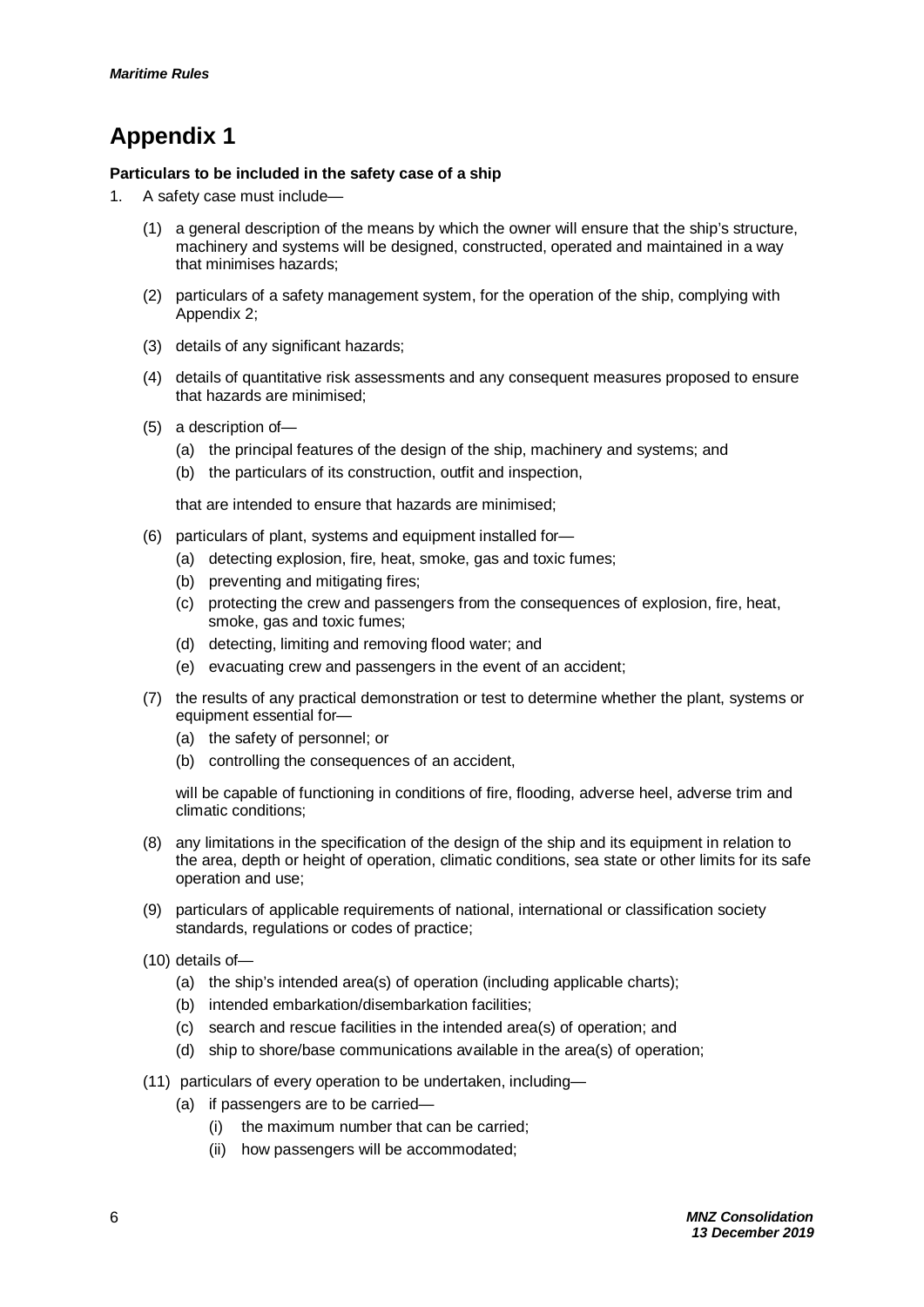- (iii) the passenger safety information that will be provided; and
- (iv) if passengers will enter the water from the ship, the proposed arrangements for monitoring their safety;
- (b) if cargo is to be carried—
	- (i) the nature of any cargo to be carried;
	- (ii) the means of handling such cargo;
	- (iii) precautions to be taken in respect of any dangerous cargo; and
	- (iv) the relevant safety information to be made available to the crew; and
- (c) details of any plant permanently or temporarily carried on the ship for the purposes of civil engineering works<sup>[4](#page-11-0)</sup> or heavy lifts and the relevant safety information made available to the crew in respect of operation of such plant;
- (12) details of means of egress, escape routes, embarkation positions and responsibilities of crew in respect of assembling persons, launching life saving appliances and abandoning ship;
- (13) details of proposed crewing and qualifications;
- (14) details of specific crew training requirements appropriate to the nature of the ship, its operation, cargoes to be carried or specific hazards identified in the safety case;
- (15) details of the proposed frequency and scope of reviews of the safety case; and
- (16) any other relevant details requested, in writing, by the Director.

#### **Additional particulars for submersibles**

- 2. The safety case for a submersible must also include details of the—
	- (1) life support systems and equipment for normal and emergency conditions;
	- (2) means of thermal protection, if necessary;
	- (3) arrangements for blowing ballast;
	- (4) stability and trim whilst ascending, descending, submerged and on the surface;
	- (5) means of emergency surfacing;
	- (6) procedures for emergency situations;
	- (7) operational mission including time and depth capabilities;
	- (8) geographical dive site limitations;
	- (9) launch and recovery operation procedures;
	- (10) arrangements for liaison with support ships;
	- (11) procedures for emergency drills; and
	- (12) pilot certification and crew training.

#### **Additional particulars for WIG craft**

3. The safety case for a WIG craft must include the appropriate particulars given in Part B, of the International Maritime Organization's circular MSC/Circ.1054 entitled *Interim Guidelines for Wingin-ground (WIG) Craft*.

<span id="page-11-0"></span> <sup>4</sup> For example – pile driving, dredging, and laying moorings.